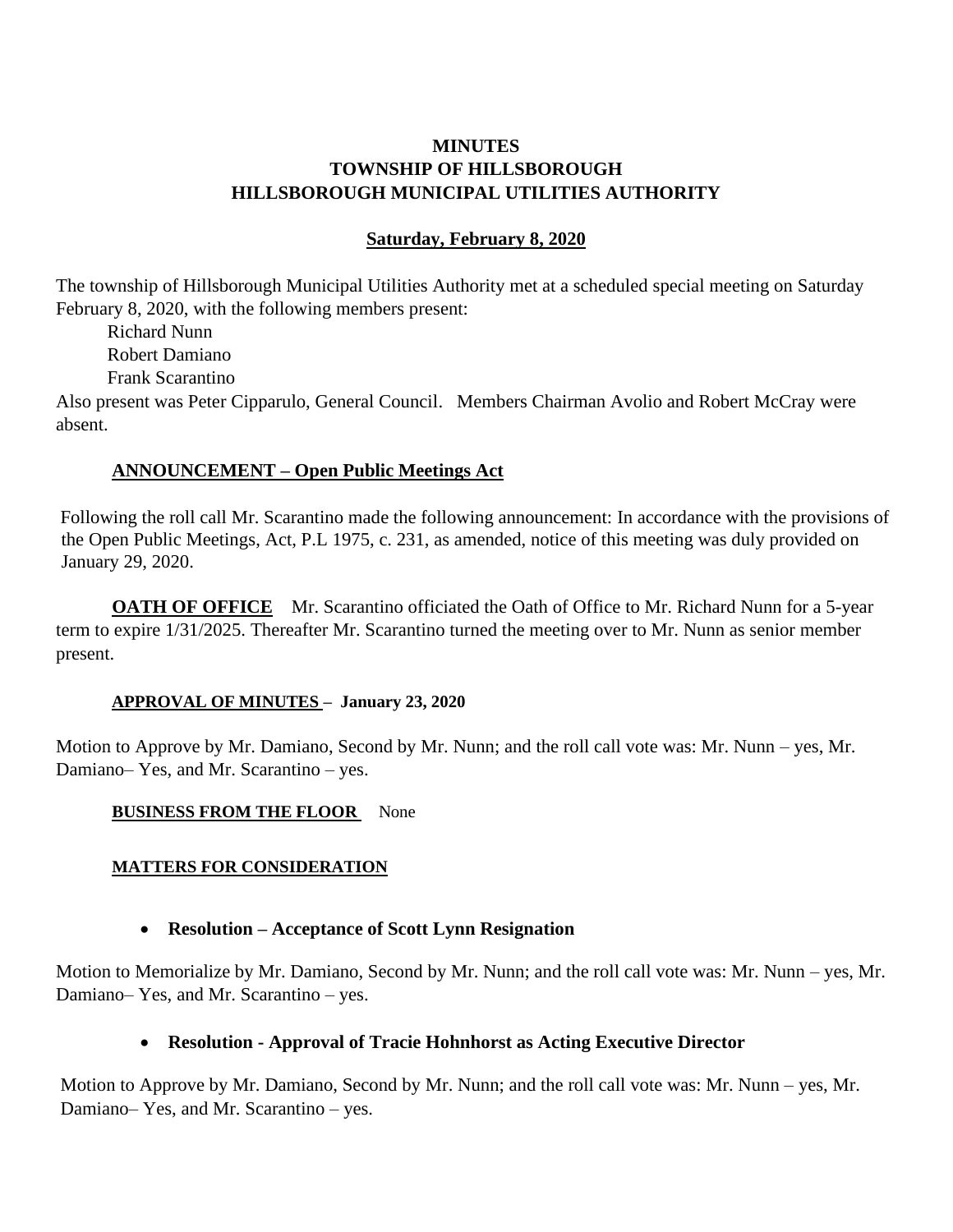## • **Resolution – Authorizing Tracie Hohnhorst, as Acting Executive Director, to Execute Documents**

Motion to Approve by Mr. Damiano, Second by Mr. Nunn; and the roll call vote was: Mr. Nunn – yes, Mr. Damiano– Yes, and Mr. Scarantino – yes.

# • **Resolution - Approval of hiring Pamela Borek for recording monthly meeting minutes**

Motion to Memorialize by Mr. Damiano, Second by Mr. Nunn; and the roll call vote was: Mr. Nunn – yes, Mr. Damiano– Yes, and Mr. Scarantino – yes.

# • **Resolution – Hiring of new employee Anthony Donnadio**

Motion to Memorialize by Mr. Damiano, Second by Mr. Nunn; and the roll call vote was: Mr. Nunn – yes, Mr. Damiano– Yes, and Mr. Scarantino – yes.

# • **Resolution – The Purchase of CAM Superline Trailer**

Motion to Memorialize by Mr. Damiano, Second by Mr. Nunn; and the roll call vote was: Mr. Nunn – yes, Mr. Damiano– Yes, and Mr. Scarantino – yes.

# • **Resolution – Approval of a Sewer Connection for 521 Farm Road – Block 151.13, Lot 20.02** Motion to Approve by Mr. Damiano, Second by Mr. Nunn; and the roll call vote was: Mr. Nunn – yes, Mr. Damiano– Yes, and Mr. Scarantino – yes.

# • **Resolution – Approval of a Sewer Connection for 1181 Millstone River Road, Block 191, Lot 7**

Motion to Approve by Mr. Damiano, Second by Mr. Nunn; and the roll call vote was: Mr. Nunn – yes, Mr. Damiano– yes, and Mr. Scarantino – yes.

# • **Resolution – Approval of Sewer Connection for Hillsborough 206 Holdings, Block 200.2 Lot 4**

## **The matter was tabled until the February 19, 2020 meeting so that staff could provide further clarification on the status of the application and actions required at this time.**

- **PEOSCH Purchases – Tabled till Feb 19, 2020 meeting**
- **AEA spring Utility Management Conference – March 10 & 11, Caesars, Atlantic City**

Mr. Damiano and Mr. Scarantino indicated they would not be attending the Conference this year. Mr. Nunn affirmed that he and Chairman Avolio would be attending.